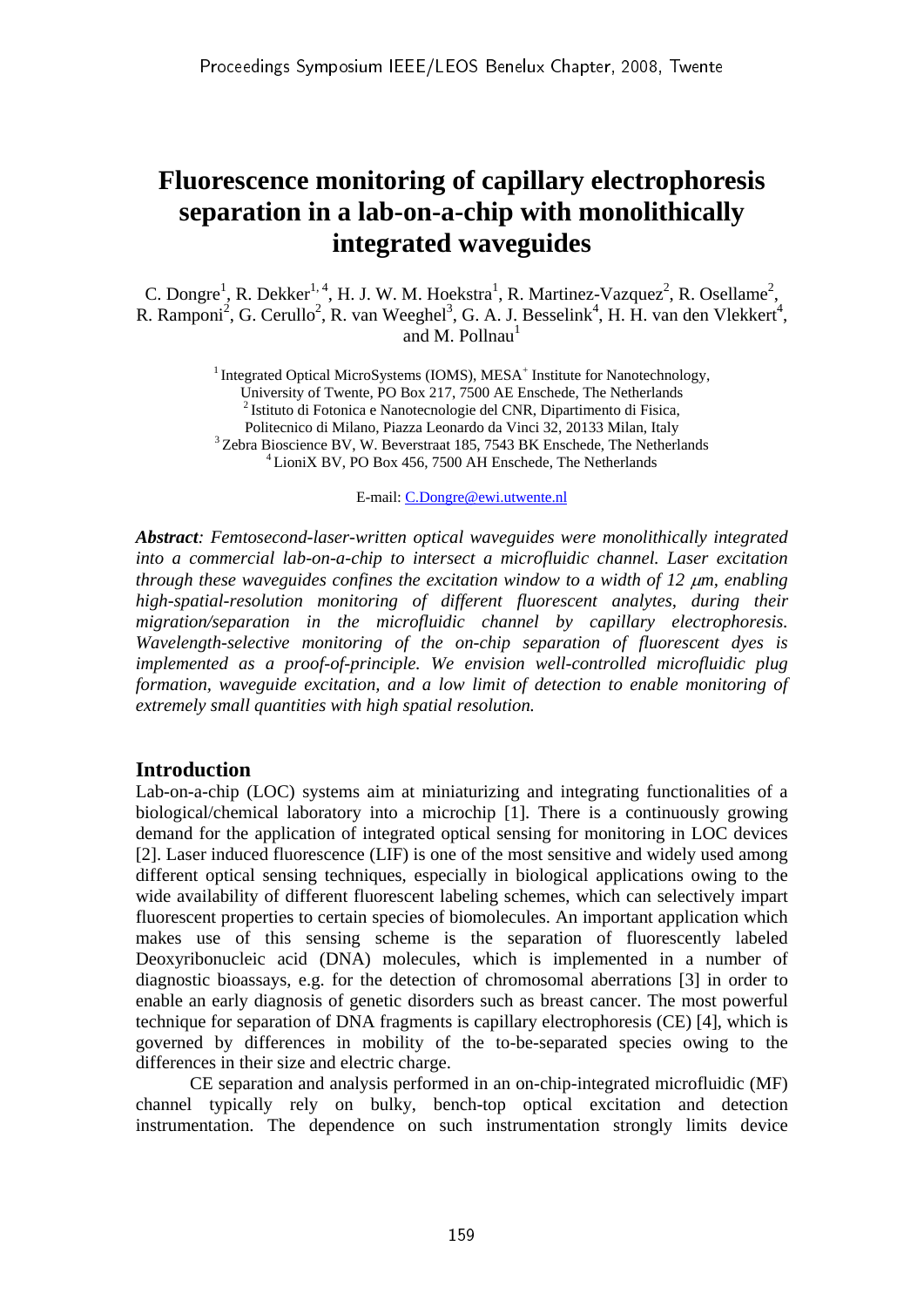portability and hinders the development of field applications. Compared to these experimental set-ups, direct integration of optical waveguides (WG) into a commercial LOC device offers several advantages by reducing system size, complexity, and cost. Several approaches have been reported in the literature describing WG fabrication by silica on silicon, ion-exchange in soda-lime glasses, photolithography in polymers, and liquid core WGs [5]. Femtosecond (fs) laser WG writing into lab-on-a-chip devices as investigated within this work is a novel, promising approach. It relies on non-linear absorption of a tightly focused ultra-short pulse in a transparent material to selectively deposit its energy in the focal volume, thus inducing a permanent material modification and a refractive index increase [6]. It is a cost-effective, direct fabrication technique, which avoids the use of photolithography. This technique enables the precise definition of the location and the dimensions of highly confined excitation/detection windows along a MF channel. In addition, it is a three-dimensional technique [7], allowing for the inscription of WGs at arbitrary positions with respect to a MF channel, thereby enabling complex photonic structures, such as splitters and interferometers in sensing schemes. Furthermore, by use of this technique, optical WGs can be integrated directly by postprocessing in commercial LOC devices, which complements the mature technologies for the mass production of LOCs. This is an important value addition, making fs-laser WG writing a true enabling technology for implementing optical functionalities in LOC devices.

 In this paper, we demonstrate on-chip-integrated WG excitation and detection of different types of fluorescent dye molecules during their microchip CE separation as a proof of principle [8].

## **Waveguide integration in a lab-on-a-chip**

The optical WGs were written at a speed of 20 μm/s into a fused silica LOC device (Fig. 1) by translating it perpendicular to a focused Ti:sapphire laser beam consisting of 150 fs, 4 μJ pulses emitted at a repetition rate of 1 kHz and a wavelength of 800 nm [9]. The typical length of the WGs being of the order of a few millimeters, the processing time per chip is of the order of a few minutes. Higher repetition rates may allow higher translation speeds, thus further reducing the processing time. Thanks to the use of astigmatic beam shaping [10], the WGs have a circular cross-section with a diameter of  $\sim$ 10  $\mu$ m, a graded refractive index profile, a maximum refractive index increase of  $1\times10^{-3}$ , and they are single-mode for wavelengths ranging from 400 to 650 nm. The near-field mode profile matches well with that of a well-aligned single-mode optical fiber, ensuring efficient fiber-to-chip coupling. Propagation losses were measured to be in the range of 0.5–0.9 dB/cm at a wavelength of 543 nm. The WG crosses the MF channel in plane. Launching laser light of an appropriate wavelength into the WG leads to the excitation of fluorescent molecules as they pass through the MF channel at the WG-MF-channel intersection. Detection of the fluorescent light emitted in a direction perpendicular to the WG-MFchannel plane is performed by means of a CCD camera incorporated in an inverted microscope (Olympus IX-71) through a filterset (Olympus U-MWIB3). Integrated optical detection allows us to monitor passing plugs of, e.g., fluorescent dye molecules during on-chip CE separation.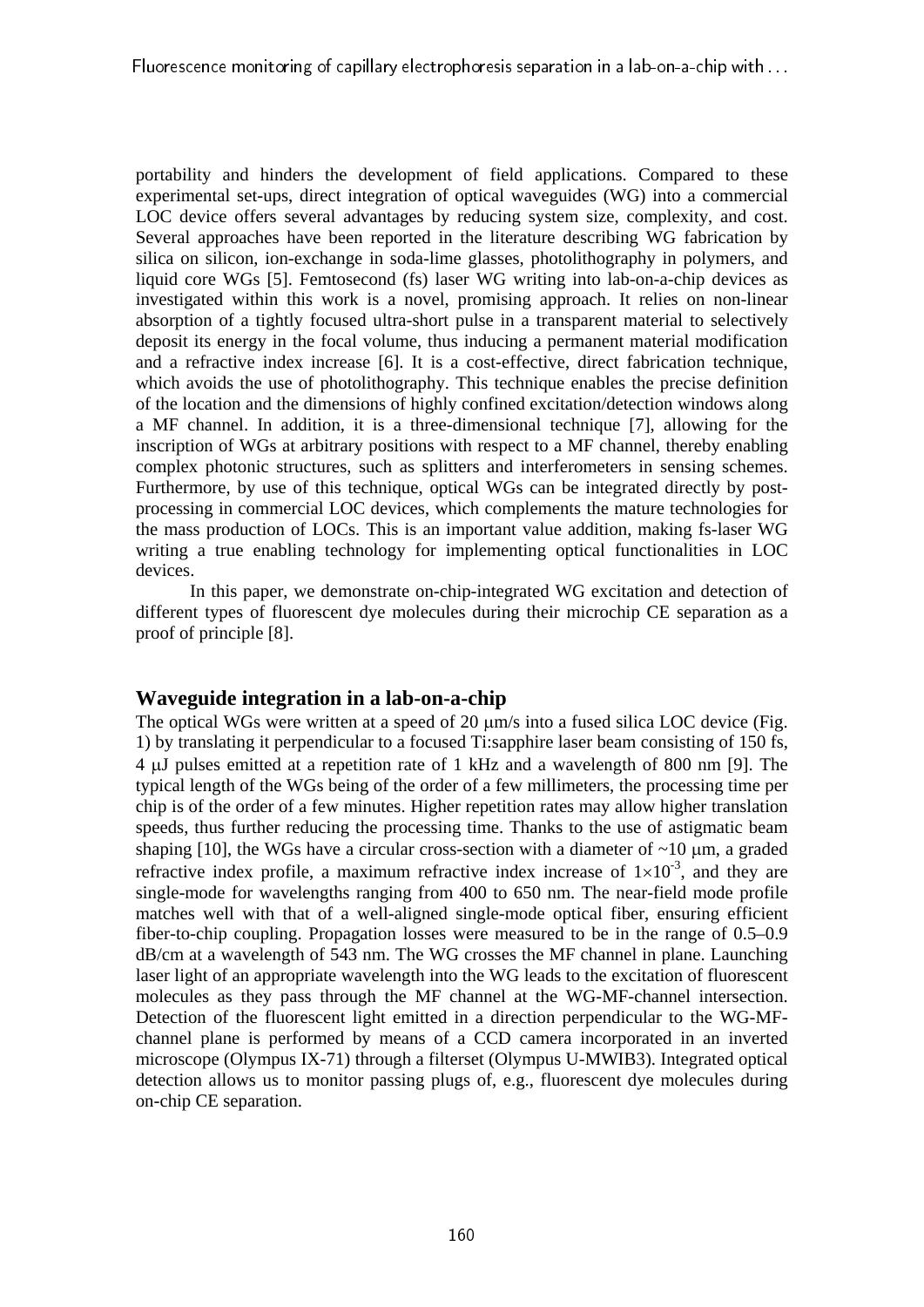

Fig.1. Layout of the MF chip with an integrated optical WG, schematic of the MF chip, with the fluorescent plug passage monitored by the integrated WG, and the resulting distribution of fluorescence intensity along the MF channel

# **Experimental protocol and results**

The fluorescent dye molecules Rhodamine-B and Rhodamine-6G (absorption maximum at 530 nm and 540 nm, respectively) were introduced into reservoir 1 of the CE chip (Fig. 1). The MF channels were filled with a buffer (20 mM MES / 20 mM His, pH 6.2). Application of optimized high voltages (1-2 kV) at the MF reservoirs with integrated platinum electrodes causes the molecules to flow into the CE injection channel from reservoir 1 to reservoir 3. Next, by switching the voltages at all four reservoirs simultaneously to suitable values, a well-confined (volume  $\sim$ 30 pl) plug of the fluorescent mixture is injected into the CE separation channel, from the MF crossing junction towards reservoir 4. The on-chip flow was controlled with a LabVIEW script and a MF control system (Capella, from CapiliX BV). The 543-nm line from a green He-Ne laser was coupled into the on-chip integrated WG. Distinct fluorescent segments gradually appear and fade off as the two fluorescent dyes migrate across the excitation WG, as shown in Fig. 2. Snapshots I (before arrival of the plugs), II-III (appearance and passage of Rhodamine-6G), IV (transient period where the Rhodamine-6G plug has passed and the Rhodamine-B plug is yet to appear), and V-VI (passage of the Rhodamine-B plug), respectively, correspond to the significant stages of CE separation. Two distinct fluorescent plugs were thus observed owing to the ensuing separation during the passage.